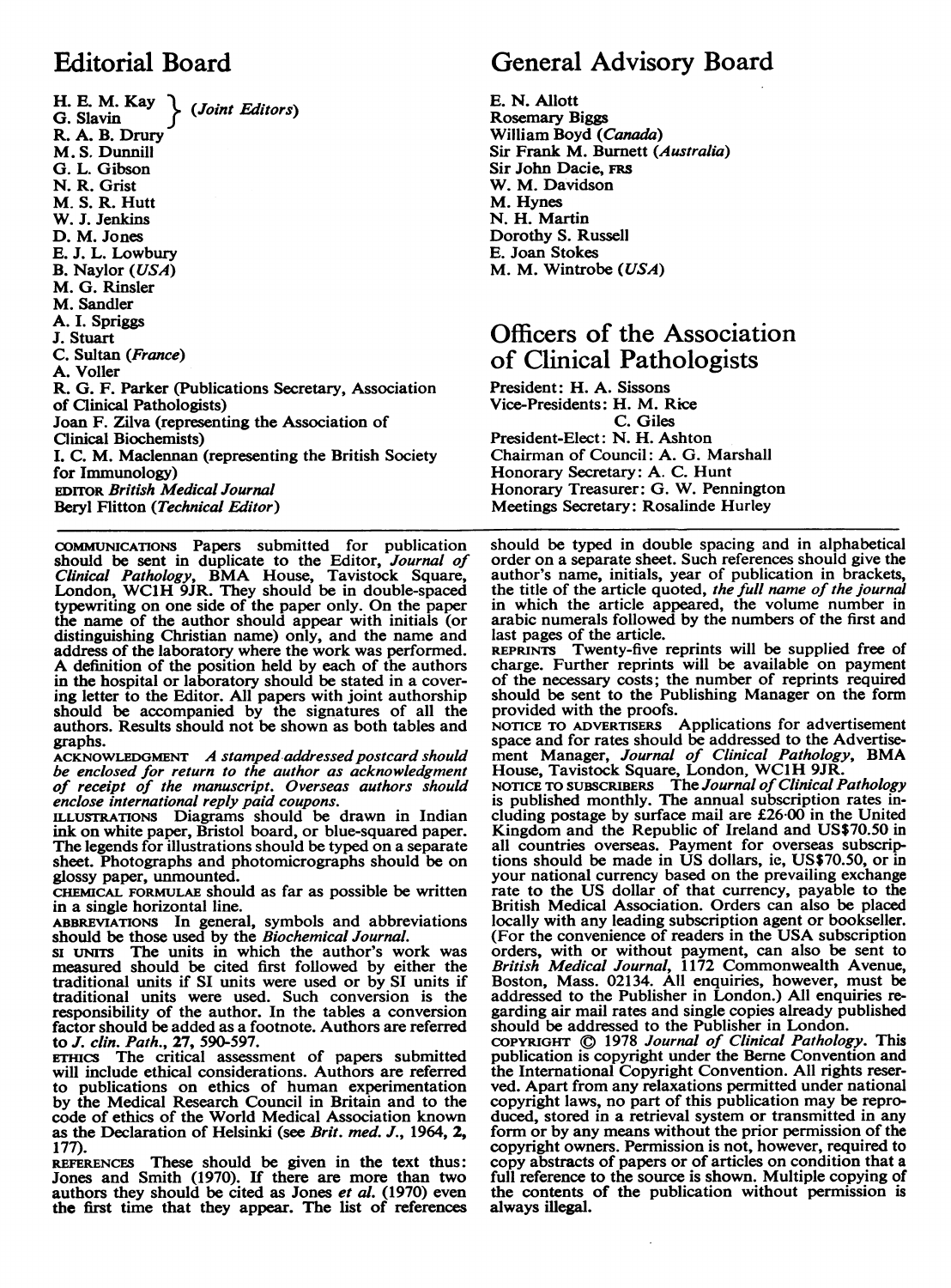infections due to Streptococcus pneumoniae. Journal of Clinical Pathology, 29, 187-190.

- Stevens, R. M., Teres, D., Skillman, J. J., and Feingold, D. S. (1974). Pneumonia in an intensive care unit. Archives of Internal Medicine, 134, 106-111.
- Tebbutt, G. M., Coleman, D. J., and McGhie, D. (1976). Grouping of beta-haemolytic streptococci with groupspecific antibodies adsorbed to staphylococcal protein A. Journal of Clinical Pathology, 29, 1085-1087.
- Thorsteinsson, S. B., Musher, D. M., and Fagan, T. (1975). The diagnostic value of sputum culture in acute pneumonia. Journal of the American Medical Associa-

tion, 233, 894-895.

- Verhoef, J., and Jones, D. M. (1974). Pneumococcal antigen in sputum (Letter). Lancet, 1, 879.
- Wilkinson, P. J., Ball, A. J., Doran, J., Gillespie, W. A., and Orton, V. S. (1977). Routine laboratory assessment of postoperative chest infection: a prospective study. Journal of Clinical Pathology, 30, 417-420.

Requests for reprints to: Dr G. M. Tebbutt, Public Health Laboratory, East Birmingham Hospital, Bordesley Green East, Birmingham B9 5ST, UK.

### The July 1978 Issue

#### THE JULY ISSUE CONTAINS THE FOLLOWING PAPERS

Disseminated intravascular coagulation: a review P. J. HAMILTON, A. L. STALKER, AND A. S. DOUGLAS

Tamm-Horsfall protein in the glomerular capsular space A. R. MCGIVEN, J. S. HUNT, W. A. DAY, AND R. R. BAILEY

A histological comparison of adenomatous and hyperplastic parathyroid glands D. A. S. LAWRENCE

Myometrial vascular damage after surgical sterilisation by tubal diathermy G. TREGSON-ROBERTS, S. A. HANLEY, AND J. T. ROBERTS

Further characterisation of a spontaneously occurring antibasement membrane antibody ARTHUR J. AMMANN AND JOSEPH R. GOODMAN

Output of peritoneal cells during peritoneal dialysis OMAR FAKHRI, HAMID AL-MONDHIRY, USAMA N. RIFAAT, MOHAMMAD ALI KHALIL, AND ADIL MAHDI AL-RAWI

Lysosomal enzyme cytochemistry of blood neutrophils J. T. WOZNIAK, T. L. ORCHARD, P. H. MACKIE, D. K. MISTRY, AND J. STUART

Blood cells and alcohol consumption with special reference to smoking habits E. ESCHWEGE, L. PAPOZ, J. LELLOUCH, J. R. CLAUDE, J. CUBEAU, G. PEQUIGNOT, J. L. RICHARD, AND D. SCHWARTZ

Specific and non-specific folate binding protein in normal and malignant human tissues R. CORROCHER, G. DE SANDRE, A. AMBROSETTI, M. L. PACHOR, L. M. BAMBARA, AND A. V. HOFFBRAND

 $\gamma$ -Glutamyl transferase isoenzymes in human bile P. R. WENHAM, C. P. PRICE, AND H. G. SAMMONS

Urinary free corticosteroid excretion and renal function JUDITH GILLILAND AND P. J. PHILLIPS

A computer-assisted bateriology reporting and information system D. A. MITCHISON, J. H. DARRELL, AND RUTH MITCHISON

Viral antigens and antibodies in hepatitis B infection C. R. HOWARD, A. R. ZANETTI, SARA THAL, AND A. J. **ZUCKERMAN** 

A cerebrospinal fluid leucocidin in pyogenic meningitis B. M. GREENWOOD

Use of pyruvate fermentation compared with tetrazolium reduction in the differentiation of group D streptococci SHEENA A. WAITKINS

#### Technical methods

A pH stat for carbon dioxide incubator control A. R. HAYES

A modified haematoxylin and eosin stain for histological sections of lymph nodes JAMES O'DRISCOLL AND J. P. RYAN

Letters to the Editor

Book reviews

Copies are still available and may be obtained from the PUBLISHING MANAGER, BRITISH MEDICAL ASSOCIATION, TAVISTOCK SQUARE, LONDON WC1H 9JR, price £3.00 including postage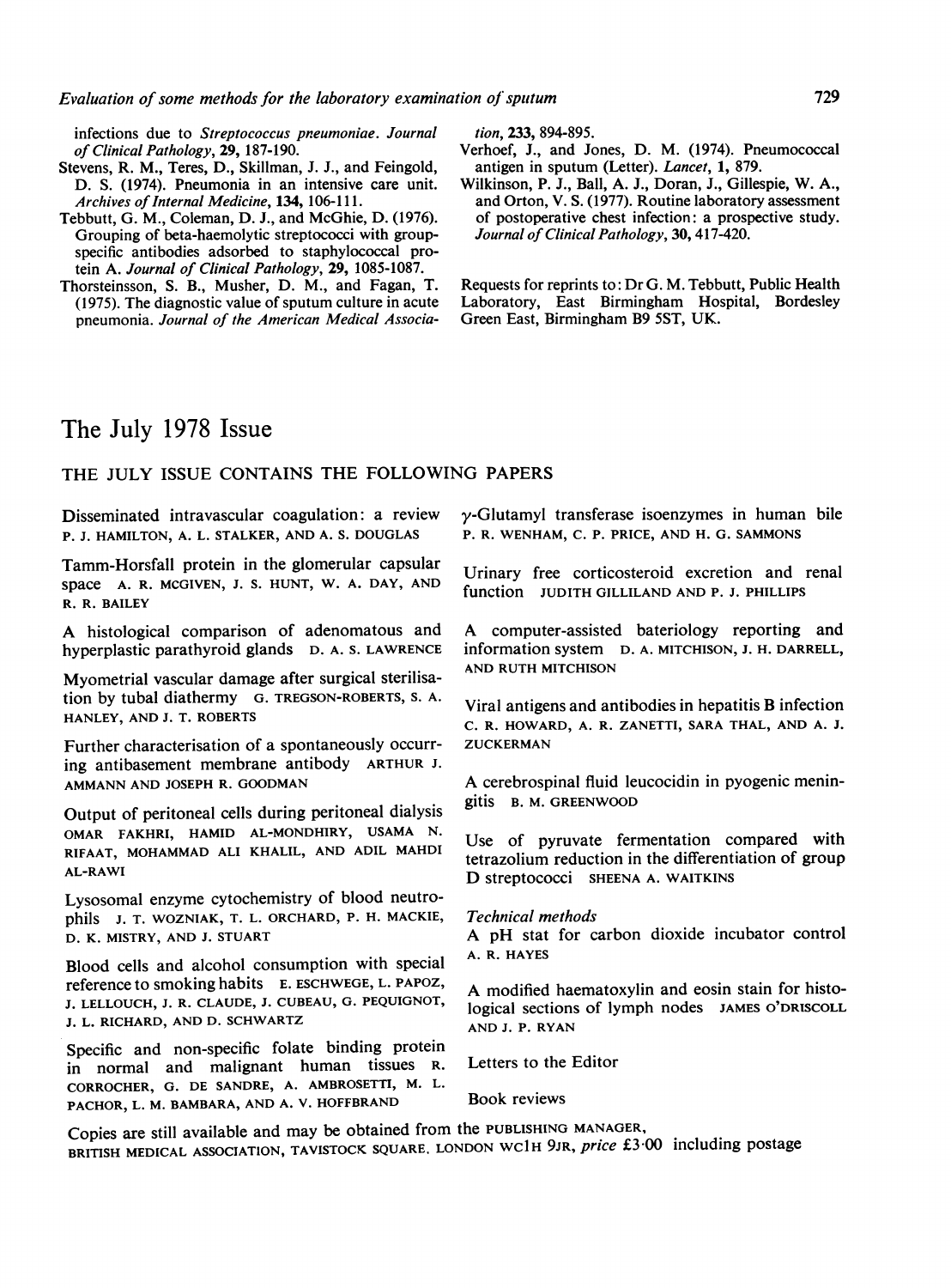content. American Journal of Clinical Pathology, 17, 551-556.

- de Gruchy, G. C. (1970). Clinical Haematology in Medical Practice, 3rd edition, pp. 249-250. Blackwell, Oxford.
- Dunnill, M. S. (1962). Quantitative methods in the study of pulmonary pathology. Thorax, 17, 320-328.
- Dunnill, M. S. (1968). Quantitative methods in histology. In Recent Advances in Clinical Pathology, Series V, edited by S. C. Dyke, pp. 401-416. Churchill, London.
- Dunnill, M. S., Anderson, J. A., and Whitehead, R. (1967). Quantitative histological studies on age changes in bone. Journal of Pathology and Bacteriology, 94, 275-291.
- Fisher, C. (1971). The new Quantimet 720. The Microscope, 19, 1-20.
- Hartsock, R. J., Smith, E. B., and Petty, C. S. (1965). Normal variations with aging of the amount of hemopoietic tissue in bone marrow from the anterior iliac

crest. American Journal of Clinical Pathology, 43, 326-331.

- Hougardy, H. P. (1974). Instrumentation in automatic image analysis. The Microscope, 22, 5-26.
- Kurnick, J. E., Ward, H. P., and Block, M. H. (1972). Bone marrow sections in the differential diagnosis of polycythemia. Archives of Pathology, 94, 489-499.
- Morley, A., and Blake, J. (1975). Observer error in histological assessment of marrow hypocellularity. Journal of Clinical Pathology, 28, 104-108.
- Sturgeon, P. (1951). Volumetric and microscopic pattem of bone marrow in normal infants and children. III. Histologic pattern. Pediatrics, 7, 774-781.
- Weibel, E. R. (1963). Morphometry of the Human Lung. Springer, Berlin.

Requests for reprints to: Dr D. 0. Ho-Yen, Haematology Section, Department of Pathology, Ninewells Hospital, Dundee DD2 lUB.

Reports and Bulletins prepared by the Association of Clinical Biochemists The following reports and bulletins are published by the Association of Clinical Biochemists. They may be obtained from The Publishing Department, British Medical Journal (ACB Technical Bulletins), B.M.A. House, Tavistock Square, London WC1H 9JR. Overseas readers should remit by British Postal or Money Order.

SCIENTIFIC REVIEWS (price  $£1 \cdot 00$ /\$2.00 each)

1 The assessment of thyroid function March 1971 F. V. FLYNN and J. R. HOBBS

2 Renal function tests suitable for clinical practice January 1972 F. L. MITCHELL, N. VEALL, and R. W. E. WATTS

3 Biochemical tests for the assessment of fetoplacental function May 1975 c. E. WILDE and R. E. OAKEY

4 Test of exocrine pancreatic function March 1977 A. H. GOWENLOCK

TECHNICAL BULLETINS (price  $£1 \cdot 00/\$2.00$  each)

22 Bilirubin standards and the determination of bilirubin by manual and technicon AutoAnalyzer methods January 1971 BARBARA BILLING, RUTH HASLAM, and N. WALD

23 Interchangeable cells for spectrophotometers and fluorimeters September 1971 s. s. BROWN and A. H. **GOWENLOCK** 

24 Simple tests to detect poisons March 1972 B. W. MEADE et al.

25 Blood gas analysers May 1972 K. DIXON

26 Kits for enzyme activity determination September 1972 S. B. ROSALKI and D. TARLOW

27 Assessment of pumps suitable for incorporation into existing continuous flow analytical systems November 1972 A. FLECK et al.

28 Routine clinical measurements of transferrin in human serum September 1973 K. DIXON

29 Control materials for clinical biochemistry (5th edition) September 1973 J. F. STEVENS

30 Notes on the quality of performance of serum cholesterol assays September 1973 s. s. BROWN

31 Determination of uric acid in blood and in urine July 1974 R. W. E. WATTS

<sup>32</sup> A survey of amino acid analysers readily available in the United Kingdom September 1974 **J. E.** CARLYLE and P. PURKISS

33 Definitions of some words and terms used in automated analysis November 1974 A. FLECK, R. ROBINSON, S. S. BROWN, and J. R. HOBBS

34 Measurement of albumin in the sera of patients January 1975 LINDA SLATER, P. M. CARTER, and J. R. **HOBBS** 

35 Investigation of the validity of temperature correction factors for serum aspartate and alanine transaminases March 1975 s. B. ROSALKI et al.

36 Factors influencing the assay of creatinine November 1975 J. G. H. COOK

<sup>37</sup> A survey of enzyme reaction rate analysers readily available in the United Kingdom July 1977 R. A. SAUNDERS and R. F. BURNS

38 Transport of specimens for clinical chemistry analysis November 1977 P. WILDING, J. F. ZILVA, and C. E. WILDE

<sup>39</sup> A scheme for the evaluation of diagnostic kits May 1978 P. H. LLOYD